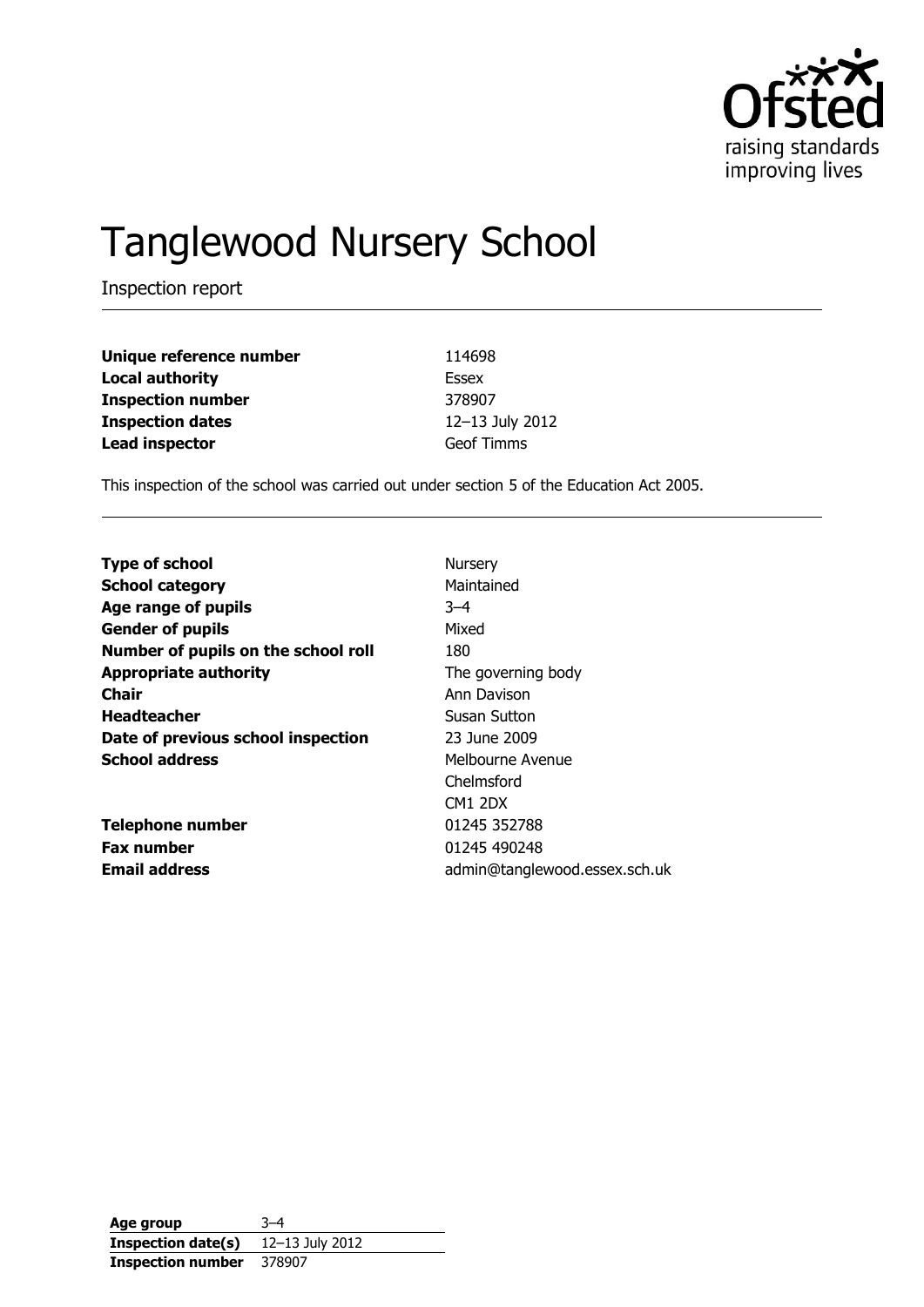

You can use Parent View to give Ofsted your opinion on your child's school. Ofsted will use the information parents and carers provide when deciding which schools to inspect and when.

You can also use Parent View to find out what other parents and carers think about schools in England. You can visit [www.parentview.ofsted.gov.uk,](http://www.parentview.ofsted.gov.uk/) or look for the link on the main Ofsted website: [www.ofsted.gov.uk](http://www.ofsted.gov.uk/)

The Office for Standards in Education, Children's Services and Skills (Ofsted) regulates and inspects to achieve excellence in the care of children and young people, and in education and skills for learners of all ages. It regulates and inspects childcare and children's social care, and inspects the Children and Family Court Advisory Support Service (Cafcass), schools, colleges, initial teacher training, work-based learning and skills training, adult and community learning, and education and training in prisons and other secure establishments. It assesses council children's services, and inspects services for looked after children, safeguarding and child protection.

Further copies of this report are obtainable from the school. Under the Education Act 2005, the school must provide a copy of this report free of charge to certain categories of people. A charge not exceeding the full cost of reproduction may be made for any other copies supplied.

If you would like a copy of this document in a different format, such as large print or Braille, please telephone 0300 123 4234, or email enquiries@ofsted.gov.uk.

You may copy all or parts of this document for non-commercial educational purposes, as long as you give details of the source and date of publication and do not alter the information in any way.

To receive regular email alerts about new publications, including survey reports and school inspection reports, please visit our website and go to 'Subscribe'.

Piccadilly Gate Store St **Manchester** M1 2WD

T: 0300 123 4234 Textphone: 0161 618 8524 E: enquiries@ofsted.gov.uk W: www.ofsted.gov.uk

© Crown copyright 2012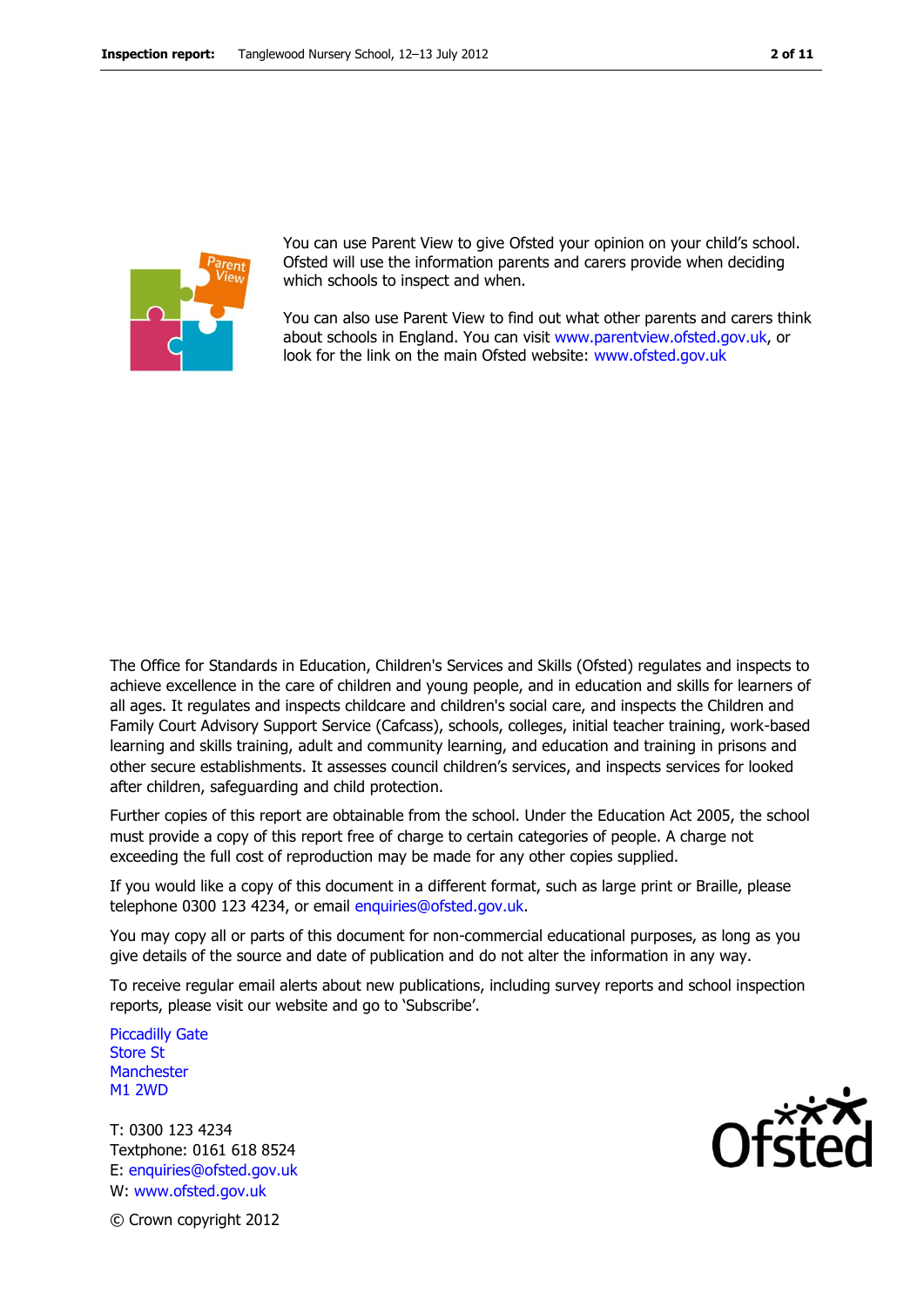# **Introduction**

Inspection team

Kanwaljit Singh **Additional Inspector** 

Geof Timms **Additional Inspector** 

This inspection was carried out with two days' notice. Twenty-two teaching sessions, or parts of sessions, were observed, covering all parts of the school and different times of the school day. Meetings were held with staff, parents and carers and two representatives of the governing body. The inspectors observed the school's work and looked at the tracking of children's progress and curriculum planning documents. Policies and documents relating to safeguarding and records of children's work were scrutinised. The inspectors also analysed completed questionnaires from staff and 125 parents and carers.

# **Information about the school**

Tanglewood Nursery School is much larger than the average nursery school. It serves Chelmsford although some children attend from a much wider area. The school has a pre-school speech and language centre which is part of the nursery provision. The majority of the school population is White British. There are a small number of children from minority ethnic backgrounds and few are learning English as an additional language. The nursery offers a 15-hour week as standard to 180 children. Children attend either a morning or an afternoon session. An above average proportion of the children are disabled or have special educational needs, mainly associated with speech and languages difficulties. There are 49 children at Early Years action plus and three current statements of educational need.

The school has links to the Chelmsford West Children's Centre. This is inspected and reported on separately.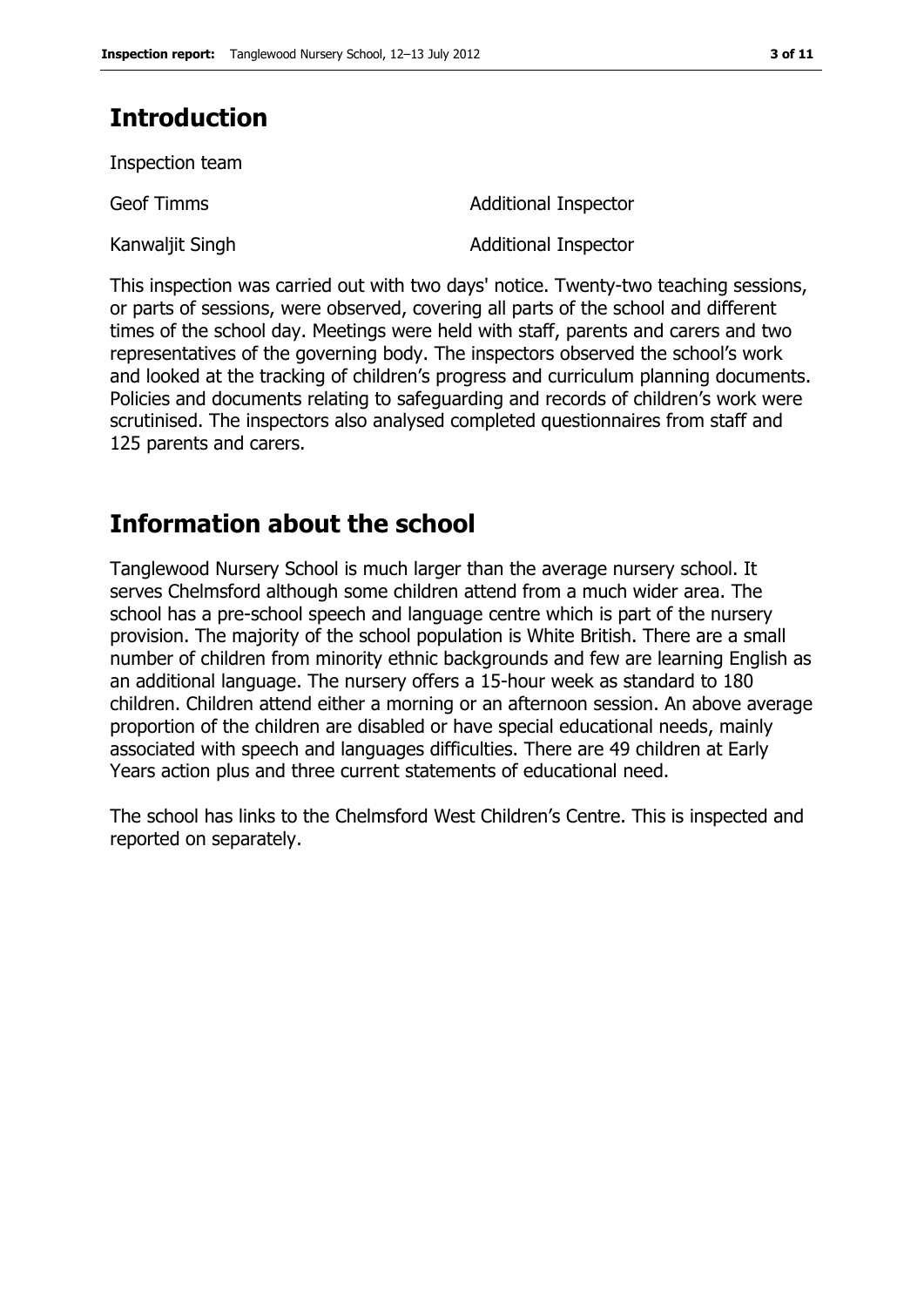### **Inspection judgements**

| <b>Overall effectiveness</b>          |  |
|---------------------------------------|--|
|                                       |  |
| <b>Achievement of pupils</b>          |  |
| <b>Quality of teaching</b>            |  |
| <b>Behaviour and safety of pupils</b> |  |
| <b>Leadership and management</b>      |  |

### **Key findings**

- This is an outstanding school. Children are exceptionally well cared for and this helps them make outstanding progress in a safe, happy and vibrant environment. Developing their independence and responsibility is at the very heart of the school's work. Children rapidly grow into confident learners and are very well prepared for the next stage of their education.
- Children from all groups, including those who are disabled or with special educational needs, achieve exceptionally well from starting points that are often well below those expected for their age. By the time that they leave attainment is very high, especially in their personal, social and emotional development; their speech and language skills and in their physical skills.
- Outstanding teaching leads to children making outstanding progress in all six areas of learning. A major strength of the teaching is the adult-child interactions during child-initiated learning or in one-to-one situations. The school ensures children are able to follow their own interests while taking part in carefully planned activities. Although there is much excellent assessment carried out more remains to be done to provide specific opportunities to assess children's progress at different points, especially in number.
- All staff work hard to give consistent messages to children about how they are expected to behave, and this is so successful that social and behavioural matters have a very low profile in the day-to-day running of the school. Children behave exceptionally well and develop very mature social skills. They feel safe and secure. Their enjoyment is apparent in their very positive attitudes towards learning.
- The leadership of teaching and management of performance are outstanding. The headteacher's leadership is excellent. All members of staff say they are proud to work at the school. The outstanding curriculum has a major impact on promoting children's spiritual, moral, social and cultural development. The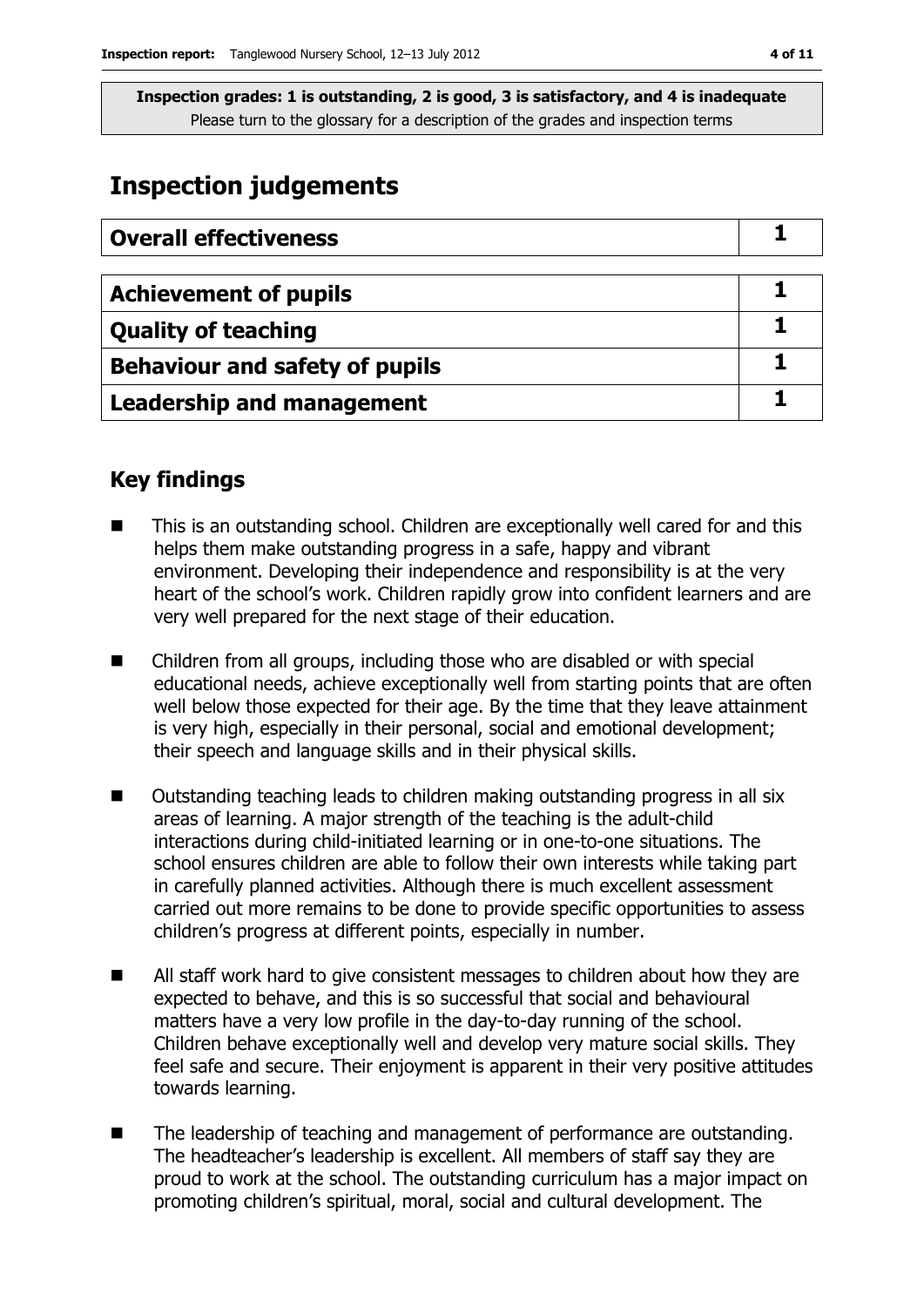governing body is very supportive but also holds the leaders to account in all aspects of their work through a very well organised series of monitoring activities.

### **What does the school need to do to improve further?**

 Staff should provide more regular, planned activities to help track and assess children's progress, especially in number, at different stages of their learning.

### **Main report**

#### **Achievement of pupils**

Children enter the nursery with skills and knowledge well below those expected for their age in all six areas of learning. The school provides for all abilities extremely effectively, including those in the speech and language centre, and children make outstanding progress in all of the areas of learning. This is also the view of all parents and carers. One wrote, 'This is an amazing school - my little girl loves it and I am at ease knowing she is in safe hands.'

Disabled children and those with special educational needs, including those in the speech and language centre, make excellent progress because of focused and wellplanned one-to-one support, and because of the inclusive way that they are supported to join in with all activities. All of the children accept and respect each other and they play and work cooperatively together. Boys and girls make equally outstanding progress because the range of activities and adult interactions support the learning of all groups of children very successfully. The school's effective tracking systems help them recognise quickly any gaps in learning. They work hard to narrow such gaps for each individual child and to quickly address any weaknesses by carefully planning their next steps. Displays of children's work are used well to illustrate learning. For example, excellent creative work based around the recent trip to a beach has a high profile throughout the school.

The school is especially effective at promoting children's personal, social and emotional development and their physical development. Children settle quickly at the start of the day and immediately find friends and activities to enjoy without direct adult help. The staff interventions are extremely effective in developing children's speaking and listening skills to a high level. Outdoors children have a range of learning opportunities that help develop all areas of learning, from riding wheeled toys, to more imaginative activities such as in the 'thinking' houses during role play. The recent addition of a new 'wild' area has enabled staff to develop a wider range of outdoor learning and forest school activities such as building a fire-pit. Children develop finer skills through activities such as cutting, drawing, painting and using a hammer and nails on wood.

#### **Quality of teaching**

All parents and carers are confident that the school teaches their children well, and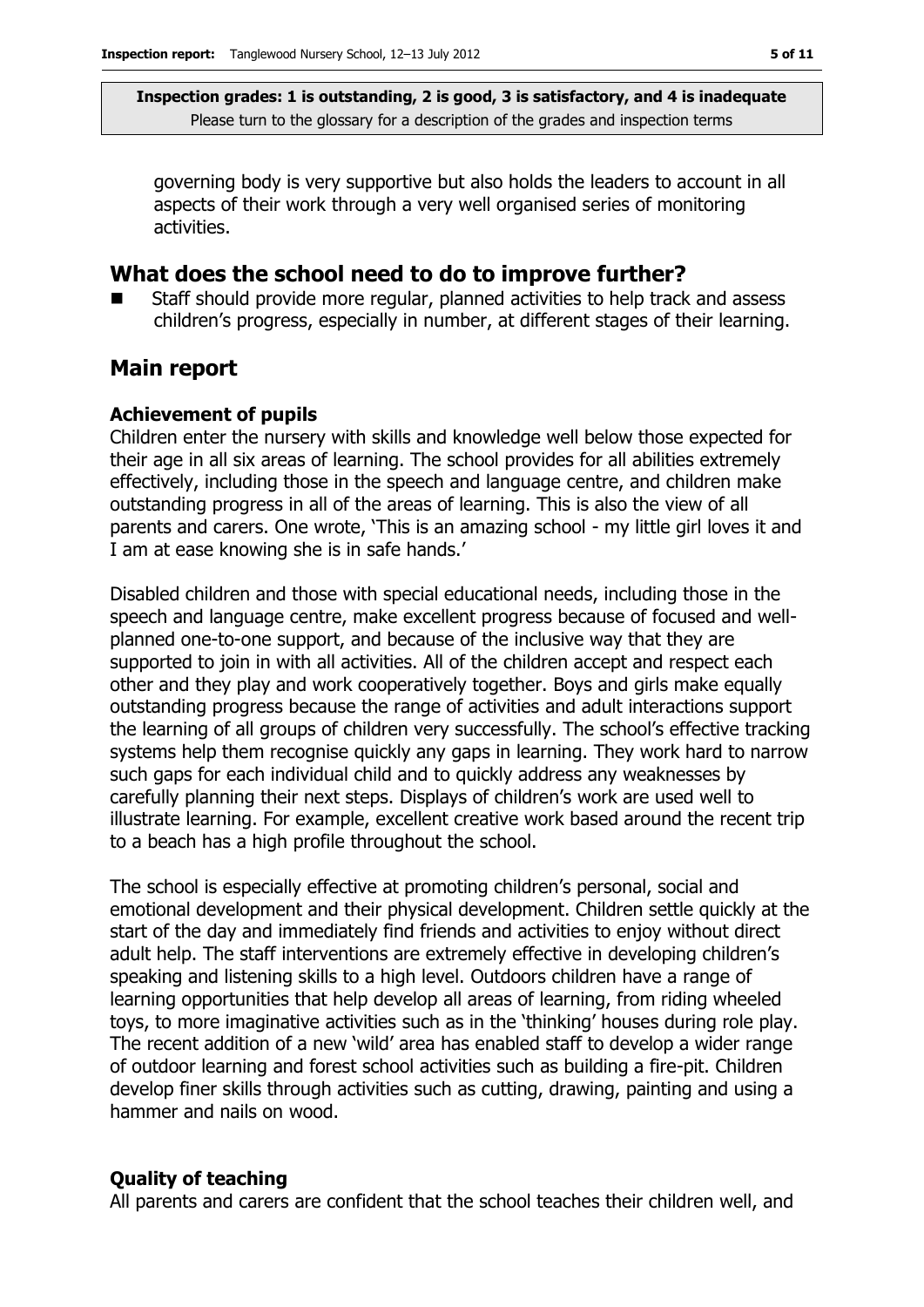that they are well looked after. The staff make a very strong, knowledgeable and effective team. This has a clear impact on the excellent relationships between the children and adults, and the effectiveness with which children learn. The teachers, nursery nurses and learning support assistants ensure that there is an outstanding range of adult-led and child-initiated experiences so that children develop their independence as well as learning new skills and knowledge at a very good rate. The exploration of how different materials can combine, and what happens when they do, was a focus of much interest. Children enthusiastically talked about how they were 'experimenting.' The resulting 'gloop' offered excellent opportunities for children to use their hands to explore and observe these changes. Such worthwhile activities have a positive impact on children's outstanding spiritual, moral, social and cultural development.

The staff put a high priority on encouraging independence and individual responsibility. They make resources accessible to children so they are able to make decisions about appropriate equipment to use, or what area of the nursery indoors or out that they want to experience. Staff work very hard and closely together to plan and prepare each session so that all children benefit from high quality learning opportunities. In addition, excellent one-to-one or small group sessions support the more able children, and those with disabilities or special educational needs, including speech and language difficulties. For example, a group of able children discussed the story of and reacted imaginatively to a story about a lighthouse keeper. Staff interventions are thoughtful and extremely effective in extending children's learning and thinking skills. For example, in one session an adult's questions helped a child with special educational needs to learn to listen carefully and recognise a variety of shapes. Observations and the assessment of children's learning, including those 'wow' moments, help monitor learning in depth and ensure their next steps are well planned. Staff observations of learning inform 'learning journey' books which contain a wide range of assessments and observations as well as samples of work and input from home. For some activities, however, and especially in number, the staff do not always plan sufficient focused opportunities to enable them to fully assess all children's different stages of learning.

#### **Behaviour and safety of pupils**

Behaviour is outstanding and children make excellent progress in their personal and moral development because of the consistent emphasis on these aspects in all activities. Learning in all areas is enhanced because of the children's excellent attitudes towards school. All parents and carers say their children feel safe and are well behaved at school. Without removing the excitement of exploring new learning, especially physically, staff are vigilant in observing and tracking children's activities to eliminate unnecessary risks.

Children are very happy and are relaxed in the nursery. Attendance is improving and often above average. Parents and carers are clearly aware of the importance of habits of regular attendance even at this early age. Children quickly adapt to the presence of new adults and very proudly share their work and play. A major aspect of this work is the use of 'treasure boxes.' These are small boxes in which children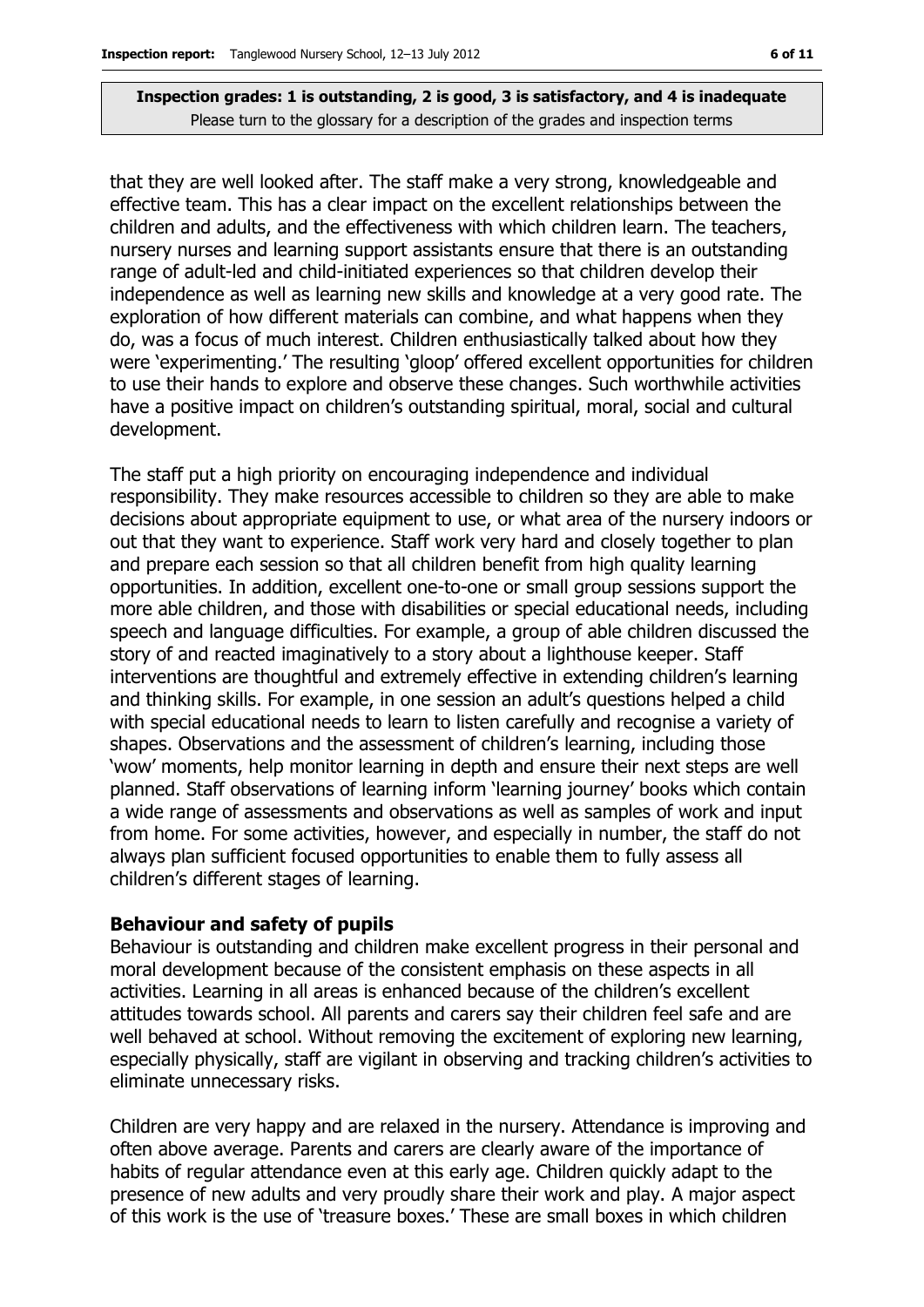keep items of personal interest or meaning and which nobody else can look at without the child's permission. One girl very excitedly wanted to share her box with an inspector. On another occasion a boy shared his box with two friends who showed tremendous levels of respect for his objects. These boxes have a massively positive impact on children's spiritual, moral, social and cultural development. Children's behaviour contributes well to their learning and there are no incidents or records of any bullying of any type, or unsafe behaviour.

#### **Leadership and management**

Leaders and managers have been successful in maintaining and building on the outstanding standards and provision noted at the time of the last two inspections, including through changes to the senior leadership. Improvements to the tracking of children's progress have been very successfully introduced. These now enable staff to more easily recognise underachievement or to highlight the next steps for children's learning. Along with other outstanding features of the school's work, this shows that continual improvement is part of the school's ethos. The assessments are made accurately and in some detail. However, at times opportunities to provide specific tasks that will show how well children have learned a new skill or concept, especially in number, are missed.

Arrangements for children starting school are very effective and all children quickly settle. Home visits help staff become quickly familiar with children, their likes and dislikes and pre-school learning, and with their family circumstances. Staff regularly take part in training to extend their knowledge and skills. A recent excellent example of this has been the work done to develop children's creative thinking skills. Links with the local creative partnership were used very successfully in a project on maps and mapping.

The headteacher and senior staff monitor the work of all staff very effectively through regular and detailed observations. The governors ensure their training supports their understanding of the work of the school, and they successfully support and challenge its work through regular visits and an effective committee structure. The school's self-evaluation is very accurate and its development planning has an appropriate focus on the important issues for improvement.

The school promotes children's equality of opportunity well. The nursery is a tolerant and harmonious community where children are free from discrimination and harm. Assessment is used very effectively to track individual children's attainment on entry, their regular progress in all areas of learning, and their final attainment when leaving the school. The outstanding curriculum supports the school's ethos of developing children's independence. All areas of learning are covered with a rich and wide range of activities and experiences. These include visits out of school, such as a recent whole-school visit to a beach, that resulted in some excellent creative work, and a widening of their knowledge and understanding of the world. Throughout all of these activities safety has a high priority, and the school leaders and governing body ensure all safeguarding requirements are met.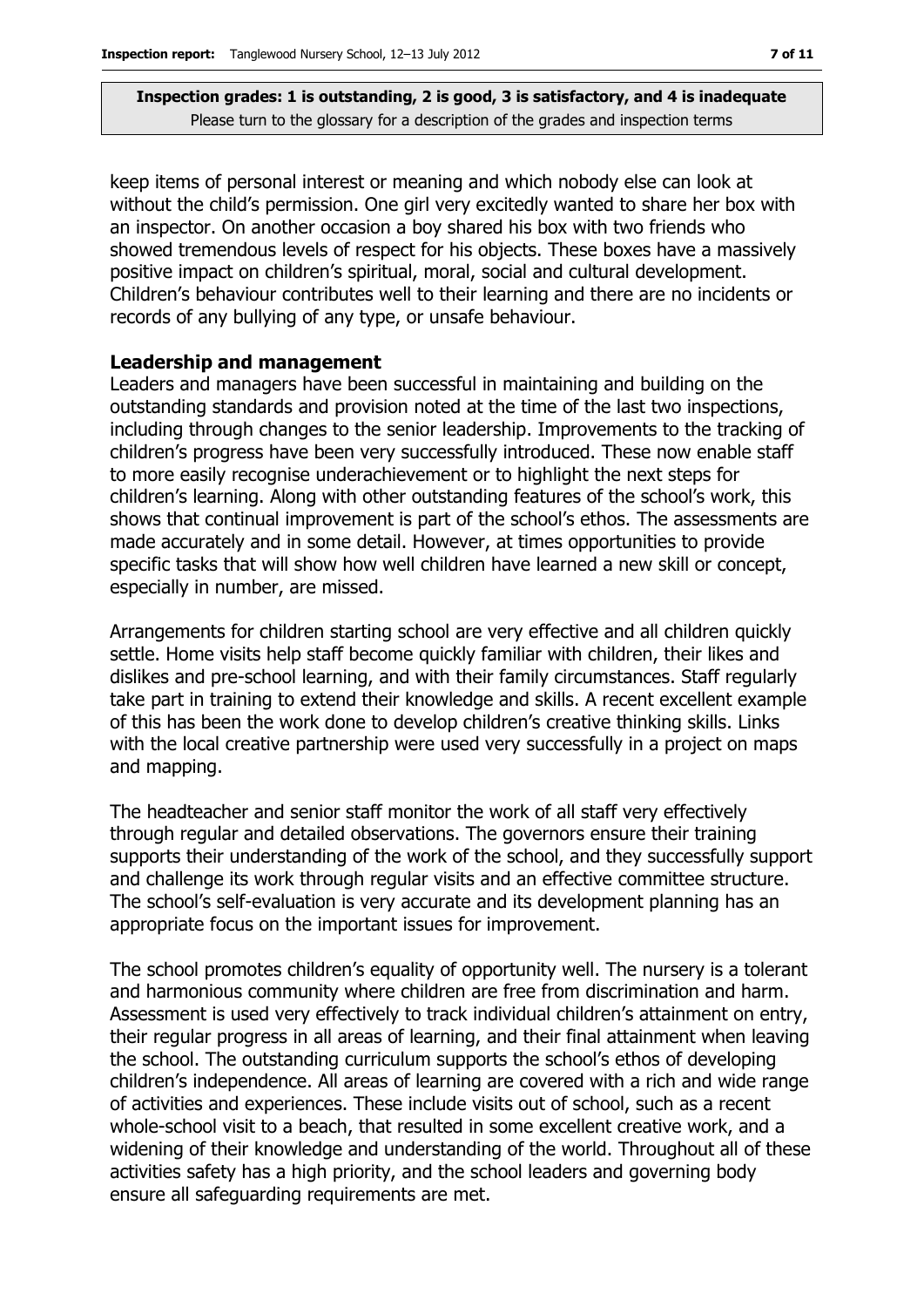# **Glossary**

### **What inspection judgements mean**

| <b>Grade</b> | <b>Judgement</b> | <b>Description</b>                                            |
|--------------|------------------|---------------------------------------------------------------|
| Grade 1      | Outstanding      | These features are highly effective. An outstanding           |
|              |                  | school provides exceptionally well for all its pupils' needs. |
| Grade 2      | Good             | These are very positive features of a school. A school        |
|              |                  | that is good is serving its pupils well.                      |
| Grade 3      | Satisfactory     | These features are of reasonable quality. A satisfactory      |
|              |                  | school is providing adequately for its pupils.                |
| Grade 4      | Inadequate       | These features are not of an acceptable standard. An          |
|              |                  | inadequate school needs to make significant                   |
|              |                  | improvement in order to meet the needs of its pupils.         |
|              |                  | Ofsted inspectors will make further visits until it           |
|              |                  | improves.                                                     |

### **Overall effectiveness of schools**

|                         | Overall effectiveness judgement (percentage of schools) |      |                     |                   |
|-------------------------|---------------------------------------------------------|------|---------------------|-------------------|
| <b>Type of school</b>   | <b>Outstanding</b>                                      | Good | <b>Satisfactory</b> | <b>Inadequate</b> |
| Nursery schools         | 54                                                      | 42   |                     |                   |
| Primary schools         | 14                                                      | 49   | 32                  |                   |
| Secondary<br>schools    | 20                                                      | 39   | 34                  |                   |
| Special schools         | 33                                                      | 45   | 20                  |                   |
| Pupil referral<br>units |                                                         | 55   | 28                  |                   |
| All schools             | 16                                                      |      | 31                  |                   |

New school inspection arrangements have been introduced from 1 January 2012. This means that inspectors make judgements that were not made previously.

The data in the table above are for the period 1 September to 31 December 2011 and represent judgements that were made under the school inspection arrangements that were introduced on 1 September 2009. These data are consistent with the latest published official statistics about maintained school inspection outcomes (see [www.ofsted.gov.uk\)](http://www.ofsted.gov.uk/).

The sample of schools inspected during 2010/11 was not representative of all schools nationally, as weaker schools are inspected more frequently than good or outstanding schools.

Primary schools include primary academy converters. Secondary schools include secondary academy converters, sponsor-led academies and city technology colleges. Special schools include special academy converters and non-maintained special schools.

Percentages are rounded and do not always add exactly to 100.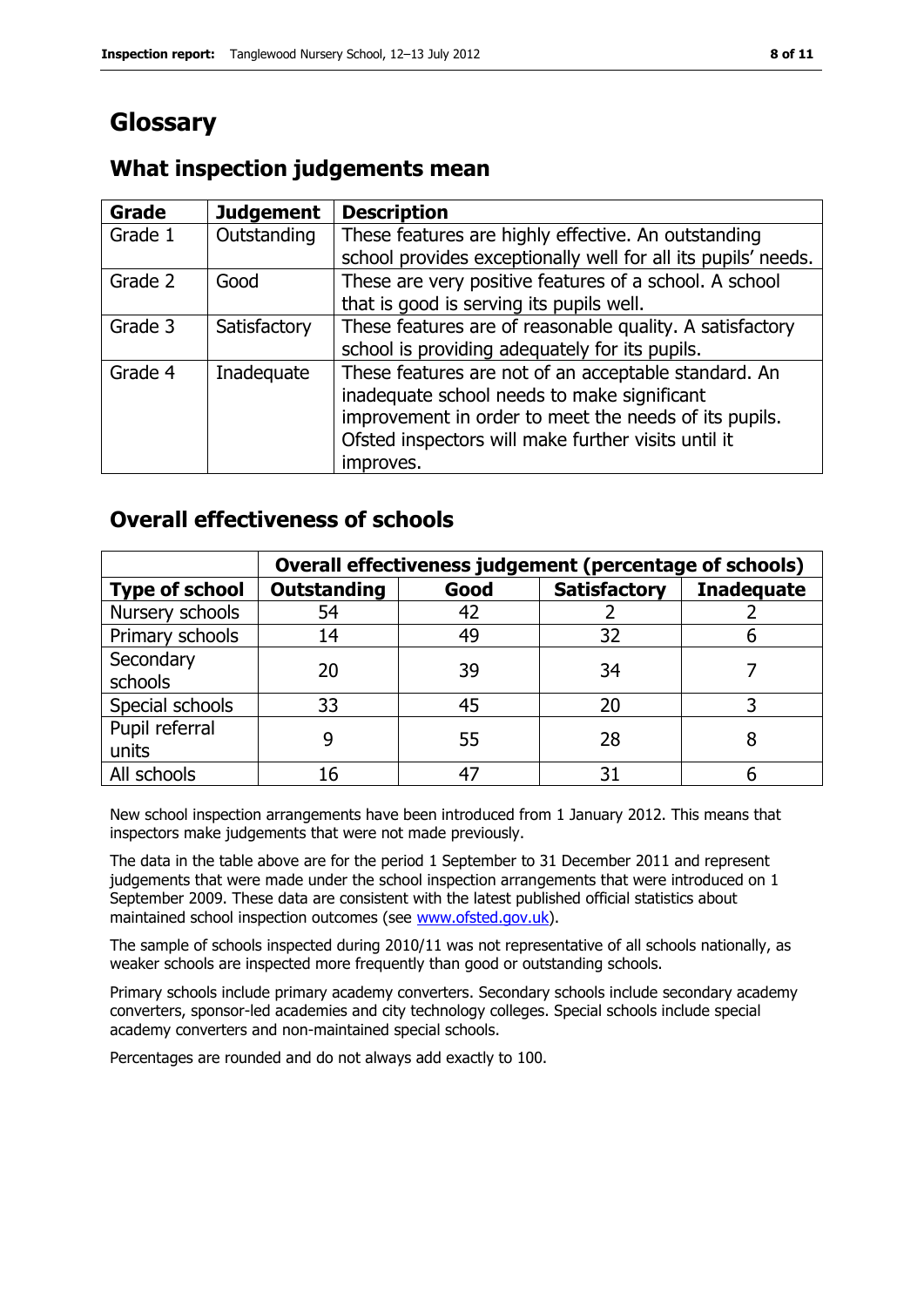# **Common terminology used by inspectors**

| Achievement:               | the progress and success of a pupil in their<br>learning and development taking account of their<br>attainment.                                                                                                        |
|----------------------------|------------------------------------------------------------------------------------------------------------------------------------------------------------------------------------------------------------------------|
| Attainment:                | the standard of the pupils' work shown by test and<br>examination results and in lessons.                                                                                                                              |
| Attendance:                | the regular attendance of pupils at school and in<br>lessons, taking into account the school's efforts to<br>encourage good attendance.                                                                                |
| Behaviour:                 | how well pupils behave in lessons, with emphasis<br>on their attitude to learning. Pupils' punctuality to<br>lessons and their conduct around the school.                                                              |
| Capacity to improve:       | the proven ability of the school to continue<br>improving based on its self-evaluation and what<br>the school has accomplished so far and on the<br>quality of its systems to maintain improvement.                    |
| Floor standards:           | the national minimum expectation of attainment<br>and progression measures.                                                                                                                                            |
| Leadership and management: | the contribution of all the staff with responsibilities,<br>not just the governors and headteacher, to<br>identifying priorities, directing and motivating staff<br>and running the school.                            |
| Learning:                  | how well pupils acquire knowledge, develop their<br>understanding, learn and practise skills and are<br>developing their competence as learners.                                                                       |
| Overall effectiveness:     | inspectors form a judgement on a school's overall<br>effectiveness based on the findings from their<br>inspection of the school.                                                                                       |
| Progress:                  | the rate at which pupils are learning in lessons and<br>over longer periods of time. It is often measured<br>by comparing the pupils' attainment at the end of a<br>key stage with their attainment when they started. |
| Safety:                    | how safe pupils are in school, including in lessons;<br>and their understanding of risks. Pupils' freedom<br>from bullying and harassment. How well the school<br>promotes safety, for example e-learning.             |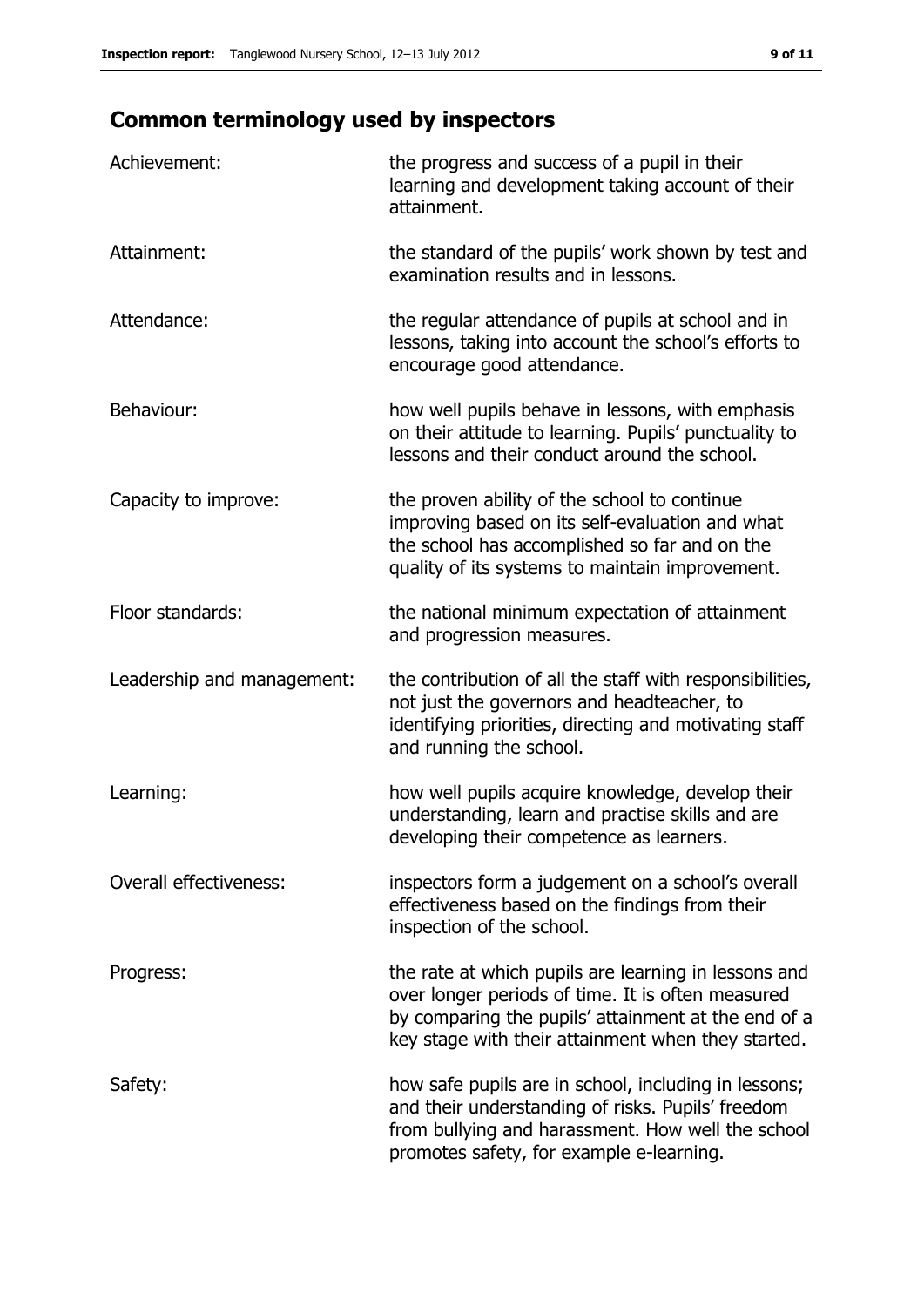#### **This letter is provided for the school, parents and carers to share with their children. It describes Ofsted's main findings from the inspection of their school.**

16 July 2012

Dear Children

#### **Inspection of Tanglewood Nursery School, Chelmsford, CM1 2DX**

Thank you for being very kind and friendly to the inspectors when we visited your school recently. We especially enjoyed the way you loved showing us what you were learning and how you loved exploring the 'gloop.' You go to an outstanding school and that means that you learn a lot and enjoy yourselves.

These are the things I liked most.

- You are able to work very independently to learn lots of new things and make outstanding progress.
- You behave really well and look after each other.
- The teachers plan lots of exciting things for you to do so you can explore the world together.
- You get on really well together, and talk to and listen to others, especially with your treasure boxes.
- You are happy in the nursery and are very independent, and this helps you to learn really well.
- Your parents and carers think you are doing very well, and we agree with them.
- The adults plan for all of your needs very well and they understand when you need extra support or an extra challenge.

We have asked the school to do one thing to make your learning even better.

Give you more chances to show your learning especially in number so teachers know how successful their teaching has been.

We hope you carry on enjoying your learning and making good progress. Enjoy your time at Tanglewood and keep working hard and playing as well as you can!

Yours sincerely

Geof Timms Lead inspector